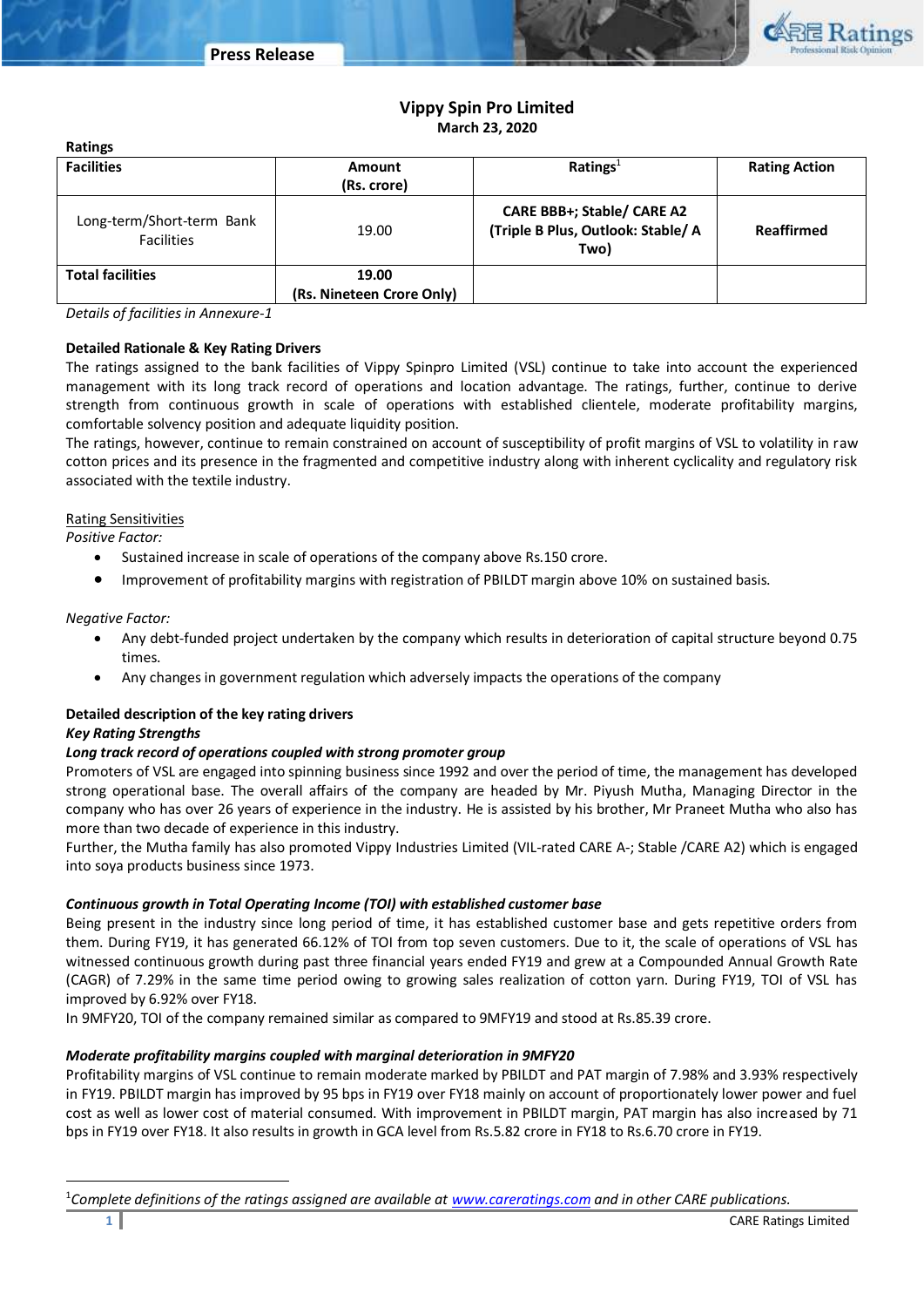

#### *Comfortable solvency position*

The capital structure of the company continues to remain comfortable marked by overall gearing ratio of 0.50 times as on March 31, 2019. The debt service coverage indicators of the company stood comfortable marked by total debt to GCA at 3.00 times as on March 31, 2019, marginally improved from 3.05 times as on March 31, 2018 owing to higher GCA level as against increase in total debt. Interest coverage has also improved from 7.71 times in FY18 to 8.81 times in FY19 on account of proportionately higher increase in PBILDT level than interest expenses.

#### **Key Rating Weaknesses**

#### *Susceptibility of profit margins of VSL to volatility in raw cotton prices*

VSL's profitability is susceptible to the movement in the prices of raw cotton and cotton yarn. The prices of raw cotton are volatile in nature and depend upon factors like area under production, yield for the year, international demand supply scenario, inventory carry forward from the previous year and export quota along with minimum support price (MSP) decided by the government. Prices of raw cotton have been volatile over last couple of years, which translates into risk of inventory losses for the industry players. Furthermore, these factors have contributed to decline in bargaining power of yarn manufacturers leading to subdued margins.

#### *Fragmented market along with inherent cyclicality and regulatory risk associated with the textile industry*

Textile is a cyclical industry and closely follows the macroeconomic business cycles. High competitive intensity in the textile industry, volatility of cotton prices, elevated inflation levels and sluggish demand outlook from developed markets are the major cause of concern for the Indian textile industry.

A slowdown in the garment industry is one of the biggest risk faced by cotton spinners today especially on account of shift in bulk of garment production to Bangladesh and Vietnam to meet the global demand. Going ahead, the prices of cotton and cotton yarn are likely to be largely determined by the Chinese cotton policy, trend in the currency movement and yield of raw cotton.

#### *Liquidity: Adequate*

The liquidity position of the company remained adequate marked by about 51% average of maximum utilization in past 12 months ended January 2020. Since the company is engaged into cotton yarn manufacturing and operations of cotton business are seasonal in nature and procurement period of the raw material i.e. cotton lies in the Q4 which results in higher inventory as on balance sheet date and consequently operating cycle stood high at 139 days in FY19 as against 127 days in FY18. Due to high inventory, current ratio stood comfortable at 2.11 times while quick ratio stood below unity level as on March 31, 2019. The company had cash and bank balance of Rs.0.03 crore and it has envisaged GCA of Rs.6.16 crore as against debt repayment obligation of Rs.0.75 crore for FY20.

#### **Analytical approach:** Standalone

#### **Applicable Criteria**

[Criteria on assigning 'outlook' and 'credit watch' to Credit Ratings](http://www.careratings.com/pdf/resources/Rating_Outlook_and_credit_watch_May_2019.pdf) [CARE's Policy on Default Recognition](file:///C:/Users/ayush.khandelwal/AppData/Local/Microsoft/Windows/INetCache/ayush.khandelwal/AppData/Local/Microsoft/Windows/INetCache/Content.Outlook/DHBNWJ2V/Sanction%20Limit%20–%20Fund%20Based%20-Rs.22%20crore,%20Non%20Fund%20based%20–%20Rs0.30%20crore.%20Disbursed%20in%20December%202019.%20Interest%20rate%20–%208.60%25,%20Utilization%20of%20fund%20based%20–%2060-70%25) [Policy on Withdrawal of ratings](http://www.careratings.com/pdf/resources/CARECreditRatingProcess.pdf) [Criteria for Short Term Instruments](http://www.careratings.com/upload/NewsFiles/GetRated/Short%20Term%20Instruments.pdf) Rating Methodology – [Manmade Yarn Manufacturing](http://www.careratings.com/upload/NewsFiles/GetRated/Rating%20Methodology%20for%20Manmade%20Yarn%20Manufacturing%20Sector%20Dec2019.pdf) Financial ratios – [Non-Financial Sector](http://www.careratings.com/pdf/resources/Financial%20ratios%20-%20Non%20Financial%20Sector-Sept2019.pdf)

#### **About the Company**

Incorporated in April 1992, VSL is a public limited company promoted by Mutha family based in Ujjain. VSL manufactures open-ended cotton yarn through rotor spinning technology at its facility located in Dewas near Indore, Madhya Pradesh (MP). Presently, VSL has an installed capacity of 3,168 rotors or 9,000 Metric Tonne Per Annum (MTPA) as on March 31, 2019 for manufacturing of cotton yarn for counts ranging from 4s to 32s. VSL specializes in manufacturing of slub yarn, multi-count yarn, multi-twist yarns and waxed yarn which finds its applications in industrial fabrics as well as clothing fabric and denim. It markets its product in domestic as well as export markets. Further, the company has set up a 6 Megawatt (MW) of wind mill and 1 MW of solar power plant for captive consumption.

| <b>Brief Financials (Rs. crore)</b> | 31-03-2018 | 31-03-2019 |  |
|-------------------------------------|------------|------------|--|
|                                     | r          |            |  |
| Total operating income              | 106.48     | 113.85     |  |
| <b>PBILDT</b>                       | 7.49       | 9.09       |  |
| PAT                                 | 3.34       | 4.47       |  |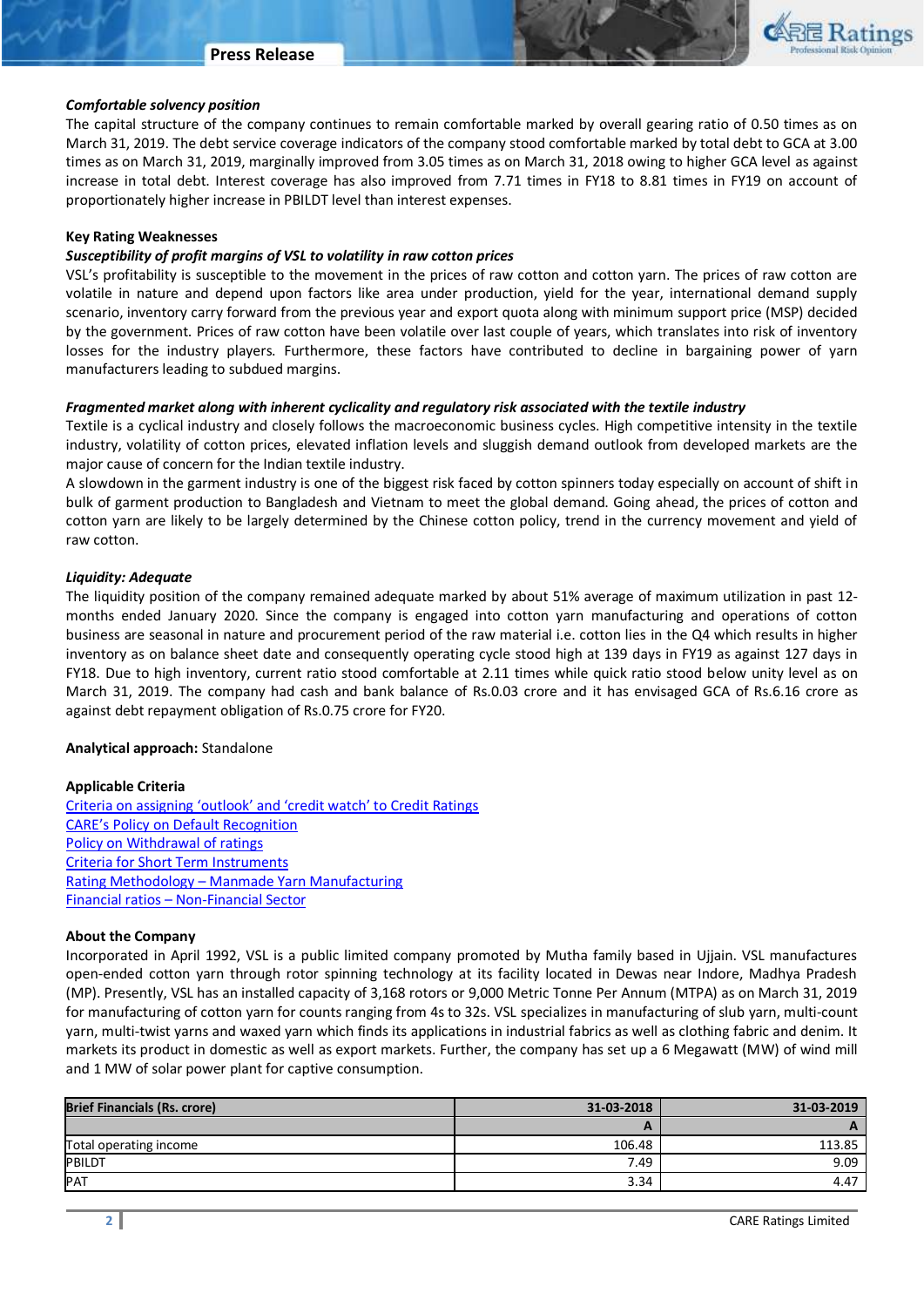

| <b>Brief Financials (Rs. crore)</b> | 31-03-2018 | 31-03-2019 |
|-------------------------------------|------------|------------|
|                                     | -          |            |
| Overall gearing (times)             | 0.49       | 0.50       |
| Interest coverage (times)           | 7.71       | 8.81       |

*A:Audited*

In 9MFY20, the company has achieved TOI of Rs.85.39 crore with PBILDT and PAT margin of 6.34% and 3% respectively.

**Status of non-cooperation with previous CRA:** Not Applicable

**Any other information:** None

**Rating History for last three years:** Please refer Annexure-2

### **Annexure-1: Details of Instruments/Facilities**

| Name of the              | Date of         | Coupon | <b>Maturity</b> | Size of the  | <b>Rating assigned along</b> |
|--------------------------|-----------------|--------|-----------------|--------------|------------------------------|
| <b>Instrument</b>        | <b>Issuance</b> | Rate   | Date            | <b>Issue</b> | with Rating Outlook          |
|                          |                 |        |                 | (Rs. crore)  |                              |
| Non-fund-based - LT/ ST- |                 |        |                 | 1.00         | CARE BBB+; Stable /          |
| <b>Bank Guarantees</b>   |                 |        |                 |              | <b>CARE A2</b>               |
| Fund-based - LT/ ST-     |                 |        |                 | 18.00        | CARE BBB+; Stable /          |
| <b>CC/Packing Credit</b> |                 |        |                 |              | <b>CARE A2</b>               |
| Fund-based - LT-Term     |                 |        |                 | 0.00         | Withdrawn                    |
| Loan                     |                 |        |                 |              |                              |

## **Annexure-2: Rating History of last three years**

| Sr.              | Name of the                 | <b>Current Ratings</b> |               | <b>Rating history</b>    |               |             |               |                             |
|------------------|-----------------------------|------------------------|---------------|--------------------------|---------------|-------------|---------------|-----------------------------|
| No.              | Instrument/Bank             | <b>Type</b>            | <b>Amount</b> | Rating                   | Date(s) $8$   | Date(s) $8$ | Date(s) $\&$  | Date( $s$ ) &               |
|                  | <b>Facilities</b>           |                        | Outstanding   |                          | Rating(s)     | Rating(s)   | Rating(s)     | Rating(s)                   |
|                  |                             |                        | (Rs. crore)   |                          | assigned in   | assigned in | assigned in   | assigned in                 |
|                  |                             |                        |               |                          | 2019-2020     | 2018-2019   | 2017-2018     | 2016-2017                   |
|                  | 1. Non-fund-based - LT/ ST- | LT/ST                  | 1.00          | <b>CARE</b>              | 1)CARE BBB+;  |             |               | 1) CARE BBB+; 1) CARE BBB+; |
|                  | <b>Bank Guarantees</b>      |                        |               | BBB+;                    | Stable / CARE |             |               | Stable / CARE Stable / CARE |
|                  |                             |                        |               | Stable /                 | A2            |             | A2            | А2                          |
|                  |                             |                        |               | <b>CARE A2</b>           | (01-Apr-19)   |             | (30-Mar-18)   | (20-Mar-17)                 |
|                  |                             |                        |               |                          |               |             |               |                             |
| $\overline{2}$ . | Fund-based - LT/ ST-        | LT/ST                  | 18.00         | <b>CARE</b>              | 1)CARE BBB+;  |             |               | 1) CARE BBB+; 1) CARE BBB+; |
|                  | CC/Packing Credit           |                        |               | BBB+;                    | Stable / CARE |             |               | Stable / CARE Stable / CARE |
|                  |                             |                        |               | Stable /                 | A2            |             | A2            | A2                          |
|                  |                             |                        |               | CARE A2                  | (01-Apr-19)   |             | (30-Mar-18)   | (20-Mar-17)                 |
|                  |                             |                        |               |                          |               |             |               |                             |
|                  | 3. Fund-based - LT-Term     | IT.                    |               | $\overline{\phantom{a}}$ | 1)CARE BBB+;  |             |               | 1) CARE BBB+; 1) CARE BBB+; |
|                  | Loan                        |                        |               |                          | Stable        |             | <b>Stable</b> | Stable                      |
|                  |                             |                        |               |                          | (01-Apr-19)   |             | (30-Mar-18)   | (20-Mar-17)                 |
|                  |                             |                        |               |                          |               |             |               |                             |

*Note on complexity levels of the rated instrument: CARE has classified instruments rated by it on the basis of complexity. This classification is available at www.careratings.com. Investors/market intermediaries/regulators or others are welcome to write to care@careratings.com for any clarifications.*